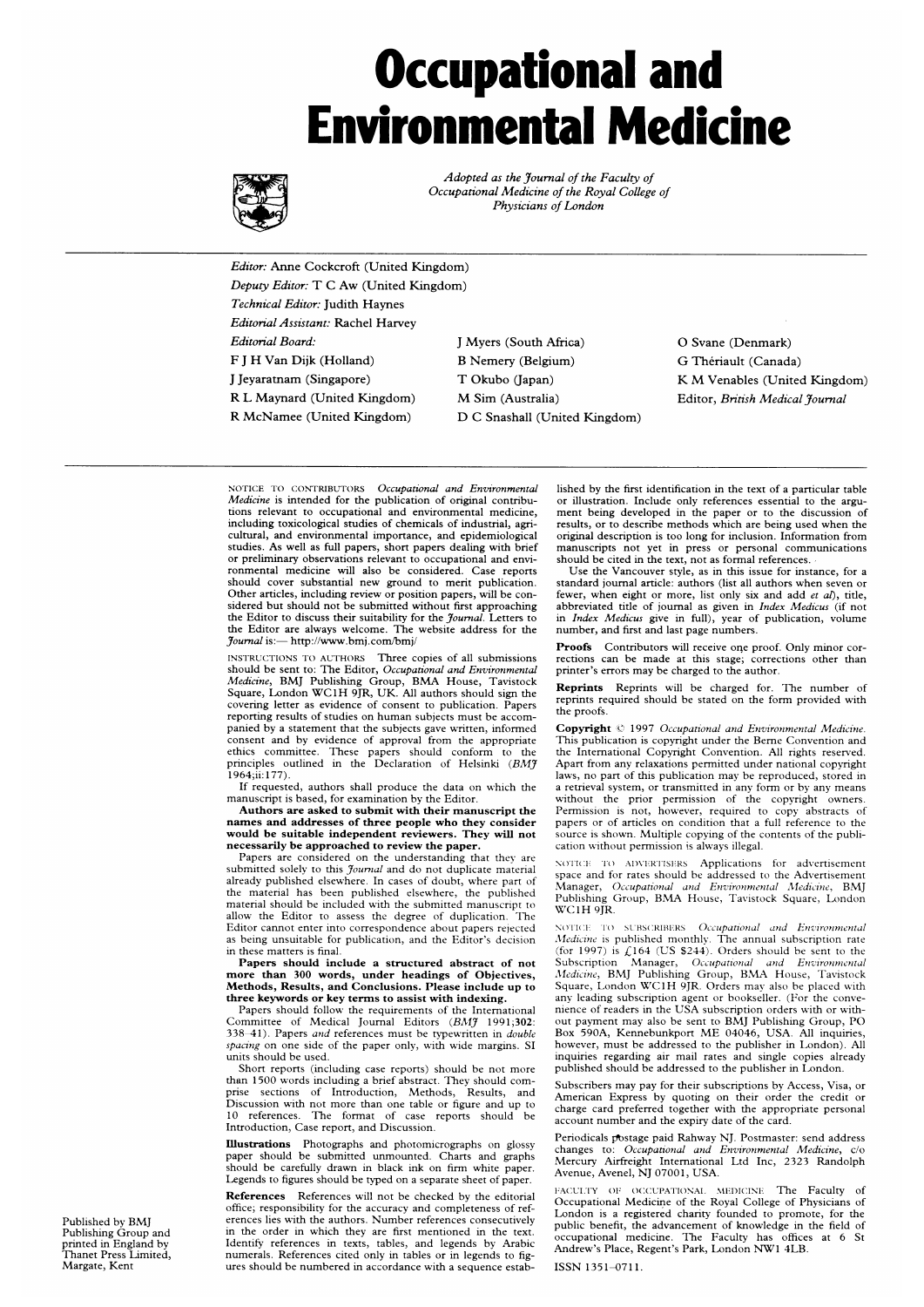surement and evaluation of human exposure to vibration transmitted to the hand. New York: ANSI 1986:S3-34. (ASA 67.)

- 17 Council of the European Communities. On the approximation of the laws of the member states relating to machinery.<br>Council Directive 89/392/EEC. Brussels: Official Journal
- Council Directive 89/392/EEC. Brussels: Official Journal<br>of the European Communities, 1989: June, 9–32.<br>18 Commission of the European Communities. *Amended pro-*<br>posal for a Council Directive on the minimum health and<br>safe
- 
- C 230, 19·8.94, 3–29.<br>
19 Griffin MJ. Foundations of hand-transmitted vibration<br>
19 Griffin MJ. Comparison of predictive models<br>
20 Nelson CM, Griffin MJ. Comparison of predictive models<br>
for vibration-induced white finge
- 53754). <sup>21</sup> Walker DD, Jones B, Ogston S, Tasker EG, Robinson AJ. A study of white finger in the gas industry. *Br J Ind Med* 1985;42:672-7.
- 22 Nelson CM, Griffin MJ. Improving the measurement and<br>evaluation of hand-transmitted vibration. In: Dupuis H,<br>Christ E, Sandover J, Taylor W, Okada A, eds. Proceed-<br>ings of the 6th International Conference on Hand-arm *Vibration.* Bonn, 1992. Sankt Augustin: 1993:613–23.<br>(HVBG, D-53754).
- 23 National Institute for Occupational Safety and Health. Criteria for a recommended standard: occupational exposure to hand-arm vibration. Cincinnati: US Department of Health and Human Services, National Institute for
- Occupational Safety and Health, DHHS (NIOSH),<br>1989. (Publ No 89–106.)<br>24 Pekkarinen J, Starck J, Pyykkö I. High-speed digital<br>method to measure impulsive hand-arm vibration.<br>Vibration at work. In: Proceedings of 3rd Intern
- 25 Lundström R. Health effects of hand-arm percussive tools.<br>An overview. In: Okada A, Taylor W, Dupuis H, eds.<br>Proceedings of the 5th International Conference on Hand-*Arm Vibration.* Kanazawa, 23–26 May, 1989. Kanazawa:<br>Kyoei Press, 1990:113–6.
- 26 Dandanell R, Lundström R. Alternative methods for assessment of riveting hammer vibration, In: Dupuis H,<br>Christ E, Sandover J, Taylor W, Okada A, eds.<br>Proceedings of the 6th International Conference on Hand-arm Vibration. Bonn, 1992. Sankt Augustin: 1993:925-31.
- (HVBG, D-53754.)<br>
27 Starck J, Pyykkö I. Impulsiveness of vibration as an<br>
additional factor in the hazards associated with hand-<br>
arm vibration. Scand J Work Environ Health 1986;12:<br>
323-6.
- 
- 28 International Urganisation for Standardisation. *Forestry*<br>machinery—Chain saws—Measurement of hand-transmitted<br>vibration. Geneva: ISO, 1986:7505.<br>29 Stelling J, Dupuis H. Beanspruchung des Hand-Arm-Systems<br>durch multit
- 
- Francolary of the International Uccupational<br>Hand-Arm Vibration Conference. 1975. Cincinnati:<br>National Institute for Occupational Safety and Health<br>1977:99-128. (DHEW (NIOSH) Pub No 77-170.)<br>31 Reynolds DD, Standlee KG, An
- 32 Griffin MJ. Hand-transmitted vibration and its effects: a coherence between science and standards? In: *Proceeding* of the Stockholm Workshop 94, Hand-Arm Vibration Syndrome: Diagnostic and Quantitative Relationships t
- response relation for vibration-induced white finger among quarry drillers and stonecarvers. Occup Environ Med 1994;51:603–11.
- 34 Bovenzi M, Franzinelli A, Mancini R, Cannava MG, Maiorano M, Ceccarelli F. Dose-response relation for vascular disorders induced by vibration in the fingers of forestry workers, Occup Environ Med 1995;52:722-30.<br>35 Bovenzi M, Griffin MJ, Ruffell CM. Acute effects of vibra-
- tion on digital circulatory function in healthy men. Occup<br>Environ Med 1995;52:834–41.
- 36 International Organisation for Standardisation. *Mechanical vibration and shock—hand-arm vibration—method for the measurement and evaluation of the vibration transmissibility of gloves at the palm of the hand.* Geneva:

## Correspondence and editorials

Occupational and Environmental Medicine wel- minimum. Letters are accepted on the comes correspondence relating to any of the understanding that they may be subject to material appearing in the journal. Results editorial revision and shortening. from preliminary or small scale studies may The journal also publishes editorials which and figures should be kept to an absolute discussion with the Editor.

also be published in the correspondence are normally specially commissioned. The column if this seems appropriate. Letters Editor welcomes suggestions regarding should be not more than 500 words in length suitable topics; those wishing to submit an suitable topics; those wishing to submit an and contain <sup>a</sup> minimum of references. Tables editorial, however, should do so only after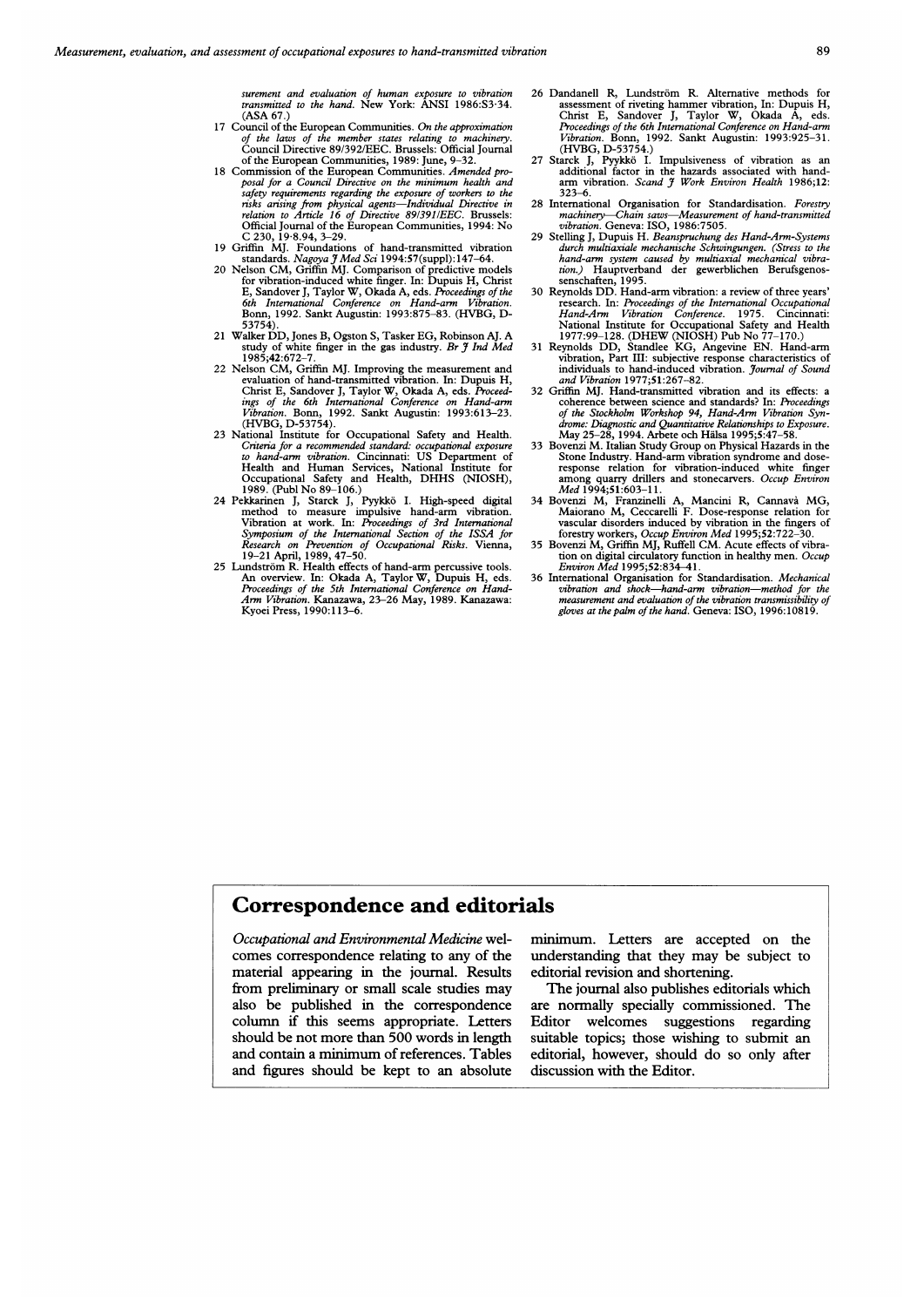mitted vibration. Scand 7 Work Environ Health 1986; 12:284-8.

- 43 Brammer AJ. Thresholds for exposure of the hands to vibration. In: Dupuis H, Christ E, Sandover DJ, Taylor W, Okada A, eds. Proceedings of the 6th International Conference on Hand-Arm Vibration. Bonn: Schriftenreihe des Hauptverbandes der gewerblichen Berufsgenossen-
- schaften, 1992:61-9.<br>44 Gemne G, Lundström R, Hansson J-E. Disorders induced by work with hand-held vibrating tools. A review of current<br>knowledge for criteria documentation. Solna, Sweden:<br>Arbete och Hälsa 1993;6:1–83.<br>Gemne G. Where is the research frontier for hand-arm<br>vibration? Scand J Work Envir
- issue):90-9.<br>46 Gemne G, Lundström R. Evaluation of the white finger risk
- 
- 46 Gemne G, Lundström R. Evaluation of the white finger risk<br>prediction model in ISO 5349 suggests need for prospec-<br>tive studies. *Cent Eur J* Public Health 1996;4:137–9.<br>47 Nelson CM, Griffin MJ. Comparison of predictive
- 48 ISO 5349. Mechanical vibration—Guidelines for the measure-<br>ment and the assessment of human exposure to hand-<br>transmitted vibration. International Organisation for<br>Standardisation, 1986.
- 49 Nelson C, Griffin M. Improving the measurement and evaluation of hand-transmitted vibration. In: Dupuis H, Christ E, Sandover DJ, Taylor W, Okada A, eds.<br>*Proceedings of the 6th International Conference on Hand-<br>Arm Vibration.* Bonn: Schriftenreihe des Hauptverbandes<br>der gewerblichen Berufsgenossenschaften, 1992:613–23.
- 50 Griffin MJ. Hand-transmitted vibration and its effects: a coherence between science and standards? In: Gemne G.

Brammer AJ, Hagberg M, Lundström R, Nilsson T, eds.<br>Proceedings of the Stockholm Workshop 94. Hand-arm vibration syndrome: diagnostics and quantitative relationships to exposure. NIOH, Solna, Sweden: Arbete och Halsa 1995; 5:47-58.<br>5.47-58.<br>51 Anonymous. The quantitative relationships between expo-

- 51 Anonymous. The quantitative relationships between exposure and disturbances induced by hand-arm vibration—as statement. In: Gemen G, Brammer AJ, Hagberg M, Lundström R, Nilsson T, eds. *Proceedings of the Stockholm Wor*
- Brammer AJ, Hagberg M, Lundström R, Nilsson T, eds.<br>*Proceedings of the Stockholm Workshop 94. Hand-arm vibra*tion syndrome: diagnostics and quantitative relationships to exposure. NIOH, Solna, Sweden: Arbete och Halsa 1995;5:195-8.
- 53 Lundstrom R. Burstrom L, Hagberg M, Nilsson T. The occurrence of sensorineural disorders and their relation-<br>ship to vibration exposure. In: Genme G, Brammer AJ,<br>Hagberg M, Lundström R, Nilsson T, eds. *Proceedings of*<br>the Stockholm Workshop 94. Hand-arm vibration syndrome
- Solna, Sweden: Arbete och Halsa 1995;5:47-58. 54 Lundstrom R, Nilsson T, Burstrom L, Hagberg M. Vibrotactile perception sensitivity and its relation to hand-arm<br>vibration exposure. *Centr Eur J Public Health* 1996;3
- (suppl): $62-5$ .<br>
Bowenzi M. Relationship between vibration exposure and<br>
the occurrence of VWF among stoneworkers. In: Gemne<br>
G, Brammer AJ, Hagberg M, Lundström R, Nilsson T,<br>
eds. Proceedings of the Stockholm Workshop 9

# Occupational and Environmental Medicine and the electronic age

OEM has an Email address which is 100632.3615@compuserve.com. We welcome contact by Email, including letters to the editor. Some of our reviewers already send us their reports by Email, helping to speed up the peer review process.

We are moving towards electronic publishing and for some months now we have been asking authors to send us their revised papers on disk as well as <sup>a</sup> hard copy. <sup>I</sup> am delighted to report that nearly all our

authors are managing to comply with this request. Oddly enough, the few authors who have not sent us <sup>a</sup> disk version of their revised papers have been almost exclusively from the United Kingdom. <sup>I</sup> would be interested in suggestions for why this might be. Perhaps United Kingdom based authors read our correspondence and instructions less assiduously? Watch for revised Instructions to Authors.

The Editor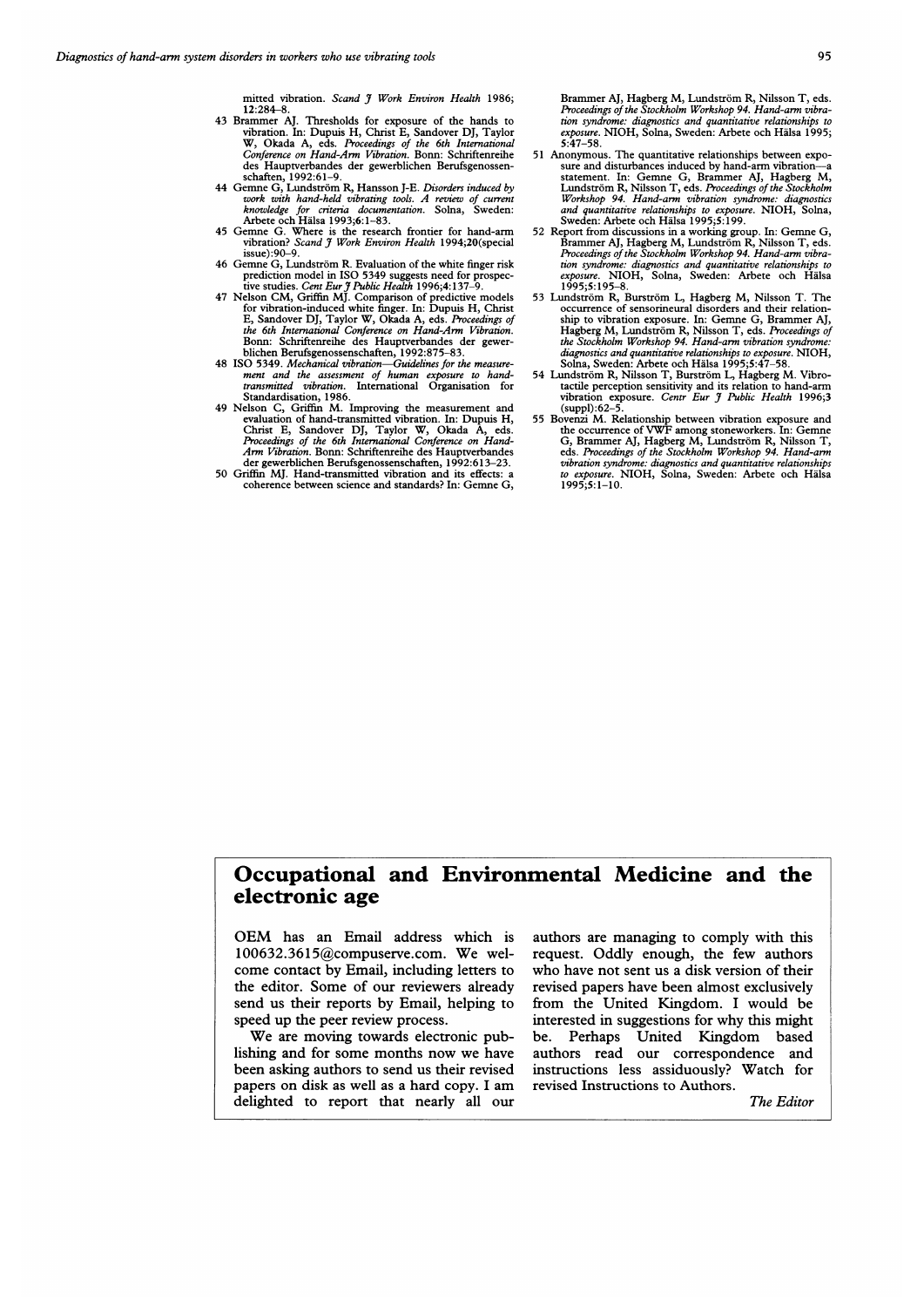- <sup>11</sup> Anonymous. Preplacement test for CTDs challenged. CTD
- News 1995;4:1-7. 12 Pruitt RH. Preplacement evaluation: thriving within the
- ADA guidelines. American Association of Occupational<br>Health Nurses Journal 1995;43:124-30.<br>13 Franzblau A, Werner RA, Valle J, Johnston E. Workplace<br>surveillance for carpal tunnel syndrome: a comparison of methods. Journal of Occupational Rehabilitation 1993;3:
- 1-14. 14 Franzblau A, Werner RA, Albers JW, Olinski D, Johnston E. Workplace surveillance for carpal tunnel syndrome using hand diagrams. Journal of Occupational<br>Rehabilitation 1994;4:185–98.
- 15 Kimura J. Electrodiagnosis in diseases of nerve and muscle: principles and practice. Philadelphia: FA Davis, 1983. <sup>16</sup> Redmond MD, Rivner MH. False positive electrodiagnostic
- tests in carpal tunnel syndrome. Muscle Nerve 1988;11: 511-7.
- 17 Latko W, Armstrong T, Franzblau A, Ulin S. Comparison of three methods for assessing repetition in manual work. Montreal, Canada: PREMUS 95, 1995;277-9.
- 18 StataCorp. 1995 Stata statistical software: release 4.0. College Station, TX: Stata Corporation, 1995. 19 Lundborg G, Gelberman RH, Minter-Convery M, Lee YF,
- Hargens AR. Median nerve compression in the carpal tunnel-functional response to experimentally induced con-<br>trolled pressure. *J Hand Surg (Am)* 1962;7:252-9.<br>20 Gelberman RH, Hergenmoeder PT, Hargens AR,
- Lundborg GN, Akeson WH. The carpal tunnel syn-<br>drome—a study of carpal canal pressures. *J Bone Joint*<br>Surg Am 1981;63:380-3.
- 21 Stetson DS, Silverstein BA, Keyserling W, Wolfe RA, Albers JW. Median sensory distal amplitude and latency: comparisons between non-exposed managerial or profes-<br>sional employees and industrial workers. Am J Ind Med 1993;24:175-89.

#### Vancouver style

All manuscripts submitted to Occup Environ Med should conform to the uniform requirements for manuscripts submitted to biomedical journals (known as the Vancouver style.)

Occup Environ Med, together with many other international biomedical journals, has agreed to accept articles prepared in accordance with the Vancouver style. The style (described in full in the  $BMJ$ , 24 February 1979, p 532) is intended to standardise requirements for authors.

References should be numbered consecutively in the order in which they are first mentioned in the text by Arabic numerals above the line on each occasion the reference is cited (Manson' confirmed other reports<sup> $2-5$ </sup> . . .). In future references to papers submitted to Occup Environ Med should include: the names of all authors if there are seven or less or, if there are more, the first six followed by et al; the title of journal articles or book chapters; the titles of journals abbreviated according to the style of Index Medicus; and the first and final page numbers of the article or chapter. Titles not in Index Medicus should be given in full.

Examples of common forms of references are:

- <sup>1</sup> International Steering Committee of Medical Editors, Uniform requirements for manuscripts submitted to<br>biomedical journals. BMJ 1979;1:532-5.<br>2 Soter NA, Wasserman SI, Austen KF. Cold urticaria:
- 
- release into the circulation of histamine and eosino-<br>phil chemotactic factor of anaphylaxis during cold<br>challenge. *N Engl j Med* 1976;294:687-90.<br>3 Weinstein L, Swartz MN. Pathogenic properties of<br>invading micro-organism